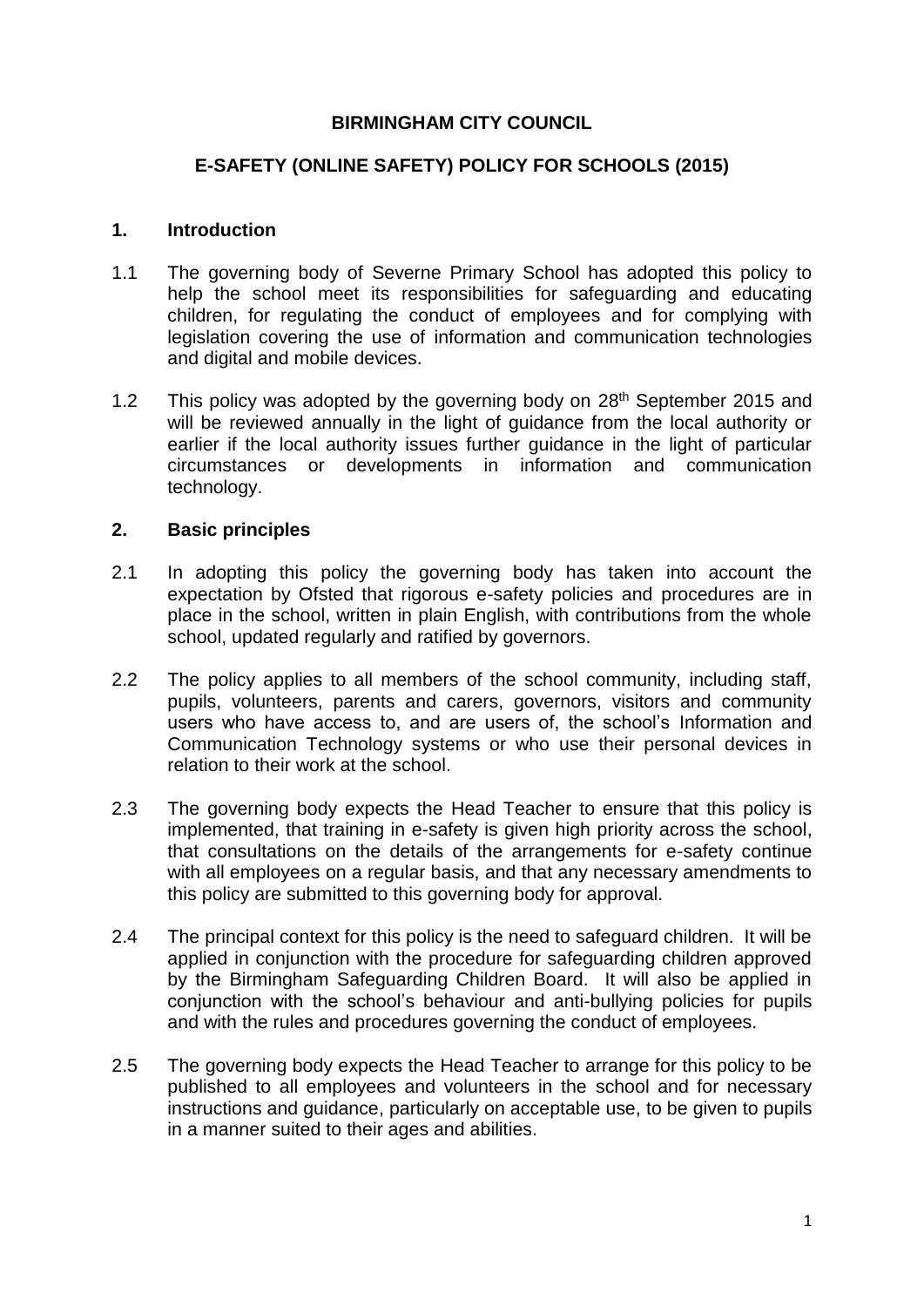# **3. Roles and responsibilities**

### **Governing body**

- 3.1 The governing body will consider and ratify this e-safety (online safety) policy, and review it annually in the light of guidance from the local authority, or sooner if the local authority issues new guidance in the light of particular circumstances or developments in Information and Communication Technology. Governors are expected to follow the policy in the same way as volunteers are expected to follow it, including participating in e-safety training if they use Information and Communication Technology in their capacity as school governors.
- 3.2 Governors are responsible for ensuring that proper procurement procedures are used if they decide to purchase information technology services from an external contractor and that City Council or other reputable specialist advice is taken on the specification for those services to ensure proper security and safeguarding of children.

# **Head Teacher**

- 3.3 The Head Teacher is responsible for ensuring that
	- the governing body is offered appropriate support to enable this policy and its application to be reviewed regularly, and to ensure that other school policies, including that on pupils' behaviour, take account of this e-safety policy;
	- the governing body is given necessary advice on securing appropriate Information and Communication Technology systems;
	- the school obtains and follows City Council or other reputable guidance on Information and Communication Technology to support this policy;
	- the school has a designated senior person to co-ordinate e-safety and that this person has adequate support from, and provides support to, other employees, particularly the designated senior person for safeguarding;
	- there is effective consultation with all employees, and other users of the school's Information and Communication Technology systems, to take account of the particular features of those systems and educational, technical and administrative needs;
	- the school provides all employees with training in e-safety relevant to their roles and responsibilities and that training is also provided to volunteers and school governors who use Information and Communication Technology in their capacity as volunteers or governors, as the case may be;
	- pupils are taught e-safety as an essential part of the curriculum;
	- the senior leadership team is aware of the procedures to be followed in the event of a serious e-safety incident, including an allegation made against an employee, and that all employees know to whom they should report suspected misuse or a problem ;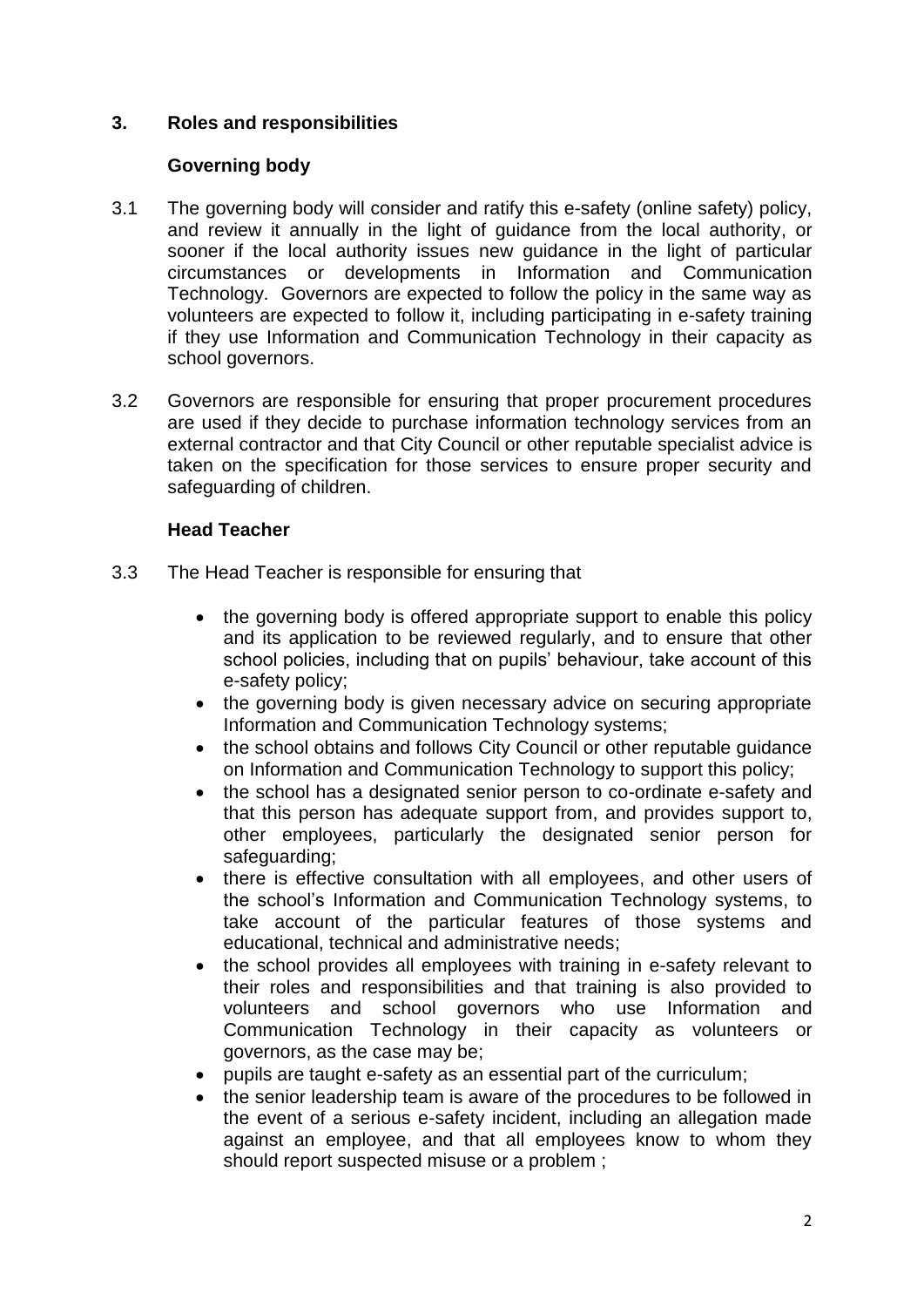- records are kept of all e-safety incidents and that these are reported to the Senior Leadership Team;
- necessary steps have been taken to protect the technical infrastructure and meet technical requirements of the school's Information and Communication Technology systems;
- there is appropriate supervision of, and support for, technical staff;
- any outside contractor which manages Information Technology for the school undertakes all the safety measures which would otherwise be the responsibility of the school to the standard required by the school and is fully aware of this policy and that any deficiencies are reported to the body which commissioned the contract.

### **Other employees**

- 3.4 Other employees are responsible for
	- o undertaking such responsibilities as have been delegated by the Head Teacher commensurate with their salary grade and job descriptions;
	- o participating in training in e-safety provided by the school and in consultations about this policy and about its application, including esafety within the curriculum;
	- o using Information and Communication Technology in accordance with this policy and the training provided;
	- o reporting any suspected misuse or problem to the person designated by the school for this purpose.

### **Pupils**

3.5 Pupils are expected to use Information and Communication Technology systems and devices as they have been taught and in accordance with the school's behaviour policy and the instructions given to them by staff.

### **Other users**

- 3.6 Volunteers, including governors, who help in the school and who use Information and Communication Technology systems and devices in helping the school are expected to
	- o participate in training in e-safety provided by the school and in consultations about this policy and about its application, including esafety within the curriculum;
	- o use Information and Communication Technology in accordance with this policy and the training provided;
	- o report any suspected misuse or problem to the person designated by the school for this purpose.

# **Parents**

3.7 Parents who help in the school as volunteers are covered by 3.6 above. Parents who are not voluntary helpers in the school are nonetheless subject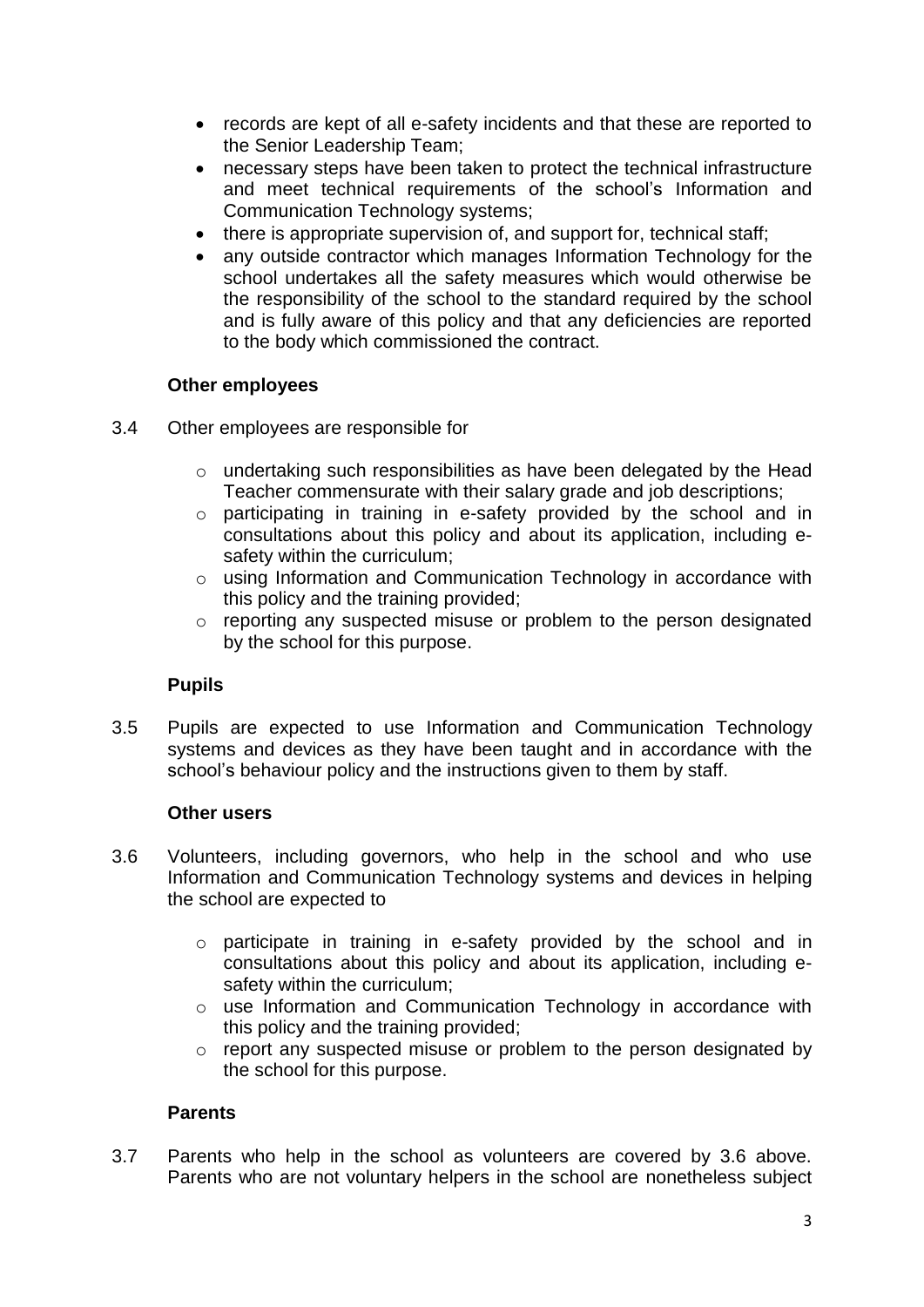to the law in the event of misuse of Information and Communication Technology.

# **4. Acceptable use**

### **Acceptable Use<sup>1</sup>**

- 4.1 The use of Information and Communication Technology should follow the following general principles:
	- a) This policu should apply whether sustems are being used on or off the school premises.
	- b) The school's Information and Communication Technology systems are intended primarily for educational use and the management and administration of the school. During work breaks appropriate, reasonable personal use is permitted.
	- c) Data Protection legislation must be followed.
	- d) Users must not try to use systems for any illegal purposes or materials.
	- e) Users should communicate with others in a professional manner.
	- f) Users must not disclose their password and they should not write it down or store it where it is possible that another person might steal it. Users must not attempt to use another person's user-name or password.
	- g) Users must report as soon as possible any apparent data breach, illegal, inappropriate or harmful material or event to the person designated by the school.
- 4.2 Employees, volunteers and governors should:
	- a) not open, copy, remove or alter any other user's files without that person's express permission;
	- b) only take and/or publish images of others using school equipment and with their consent, or, in the case of pupils, with written permission of their parents or guardians;
	- c) when recording or publishing such images for educational purposes, should not attach to those images any names or other personal information enabling identification;
	- d) as far as possible, communicate with pupils and parents only through the school's official communication systems and not publish personal contact details through those systems;
	- e) as far as possible, communicate with colleagues and outside agencies through the school's official communication systems and not generic/unofficial accounts - Yahoo, Gmail, Hotmail, Outlook, etc. Any sensitive information should be encrypted. I.E., via secured/approved SharePoint (BGfL 365), encrypted email attachment, egress, anycomms+, Secure Access, etc;
	- f) not bring on to site, personal devices such as: laptops, tablets and/or connect them to the school's network unless agreed upon by the Head Teacher and/or ICT Manager. In such circumstances, the user agrees to follow the school's AUP, Online Safety and Data Protection policy;
	- g) if they use personal devices during their work (subject to the agreement of the school in the case of employees), ensure that the systems which they use are secure, protected with passwords and encrypted;

**.** 

<sup>&</sup>lt;sup>1</sup> Section 4 of Severne Primary School's Online Safety Policy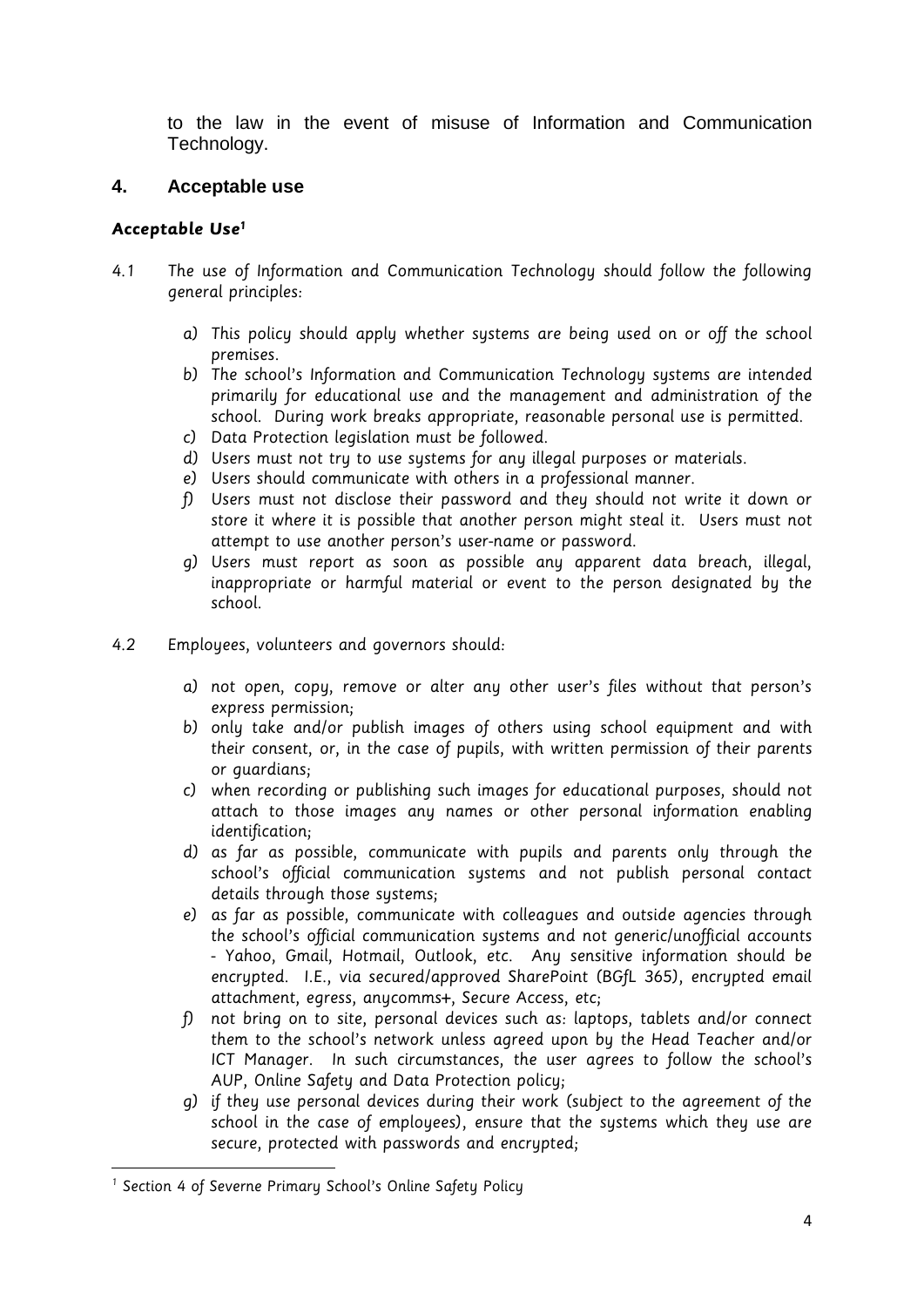- h) not use any physical external storage devices unless agreed upon by the Head Teacher and/or ICT Manager and where agreed, these devices should also be encrypted. (The school will facilitate encrypted devices where possible.);
- i) not use any personal accounts for cloud based services such: as iCloud, Dropbox. Google Drive, etc.;
- j) not use any personal accounts for online services such as: Google, Google Chrome, Google Drive, Netflix, Amazon Prime Video, Deezer, Spotify, etc.;
- k) not live steam audio or video from sites such as YouTube or Daily Motion around pupils. But to download the resource for educational use only where possible – obeying Copyright law;
- l) not use personal social networking sites through the school's Information and Communication Technology systems;
- m) not open any hyperlinks in, or attachments to, e-mails, unless the source is known and trusted;
- n) ensure that their data is backed-up regularly in accordance with the rules of the school's systems;
- o) only download or upload large quantities of information, if they have permission to do so, in order to avoid overloading the school's systems;
- p) not install apps on any devices or alter any settings unless agreed upon by the Head Teacher and/or ICT Manager;
- q) not deliberately disable or damage any Information and Communication Technology equipment;
- r) report any damage or faults to the appropriate member of staff;
- s) remember the school exercise the right to monitor network activity as part of Online Safety and SafeGuarding;
- 4.3 Use of social media networks or sites, whether by pupils or employees, should be subject to the same standards as the school would expect for behaviour and conduct generally (as set out in the school's code of conduct for support staff and the Teachers' Standards for teachers). The school accepts the separation of private life and work and will not concern itself with people's private lives unless it appears that the law has been broken, or that an employee is in breach of contract, or that the school is, or will be, brought into disrepute.

### **5. Education and training**

- 5.1 Education and training in e-safety will be given high priority across the school.
- 5.2 The education of pupils in e-safety is an essential part of the school's e-safety provision and will be included in all parts of the curriculum.
- 5.3 The school will offer education and information to parents, carers and community users of the school about e-safety.
- 5.4 Suitable training will be provided through the school for all employees, as part of induction and subsequently during their employment in the school. There will be a regular review of the training needs of all staff and the content of training should be kept up to date. The training will be linked to training about Child Protection and Data Protection. It will cover related matters such as the law on Copyright of electronic materials.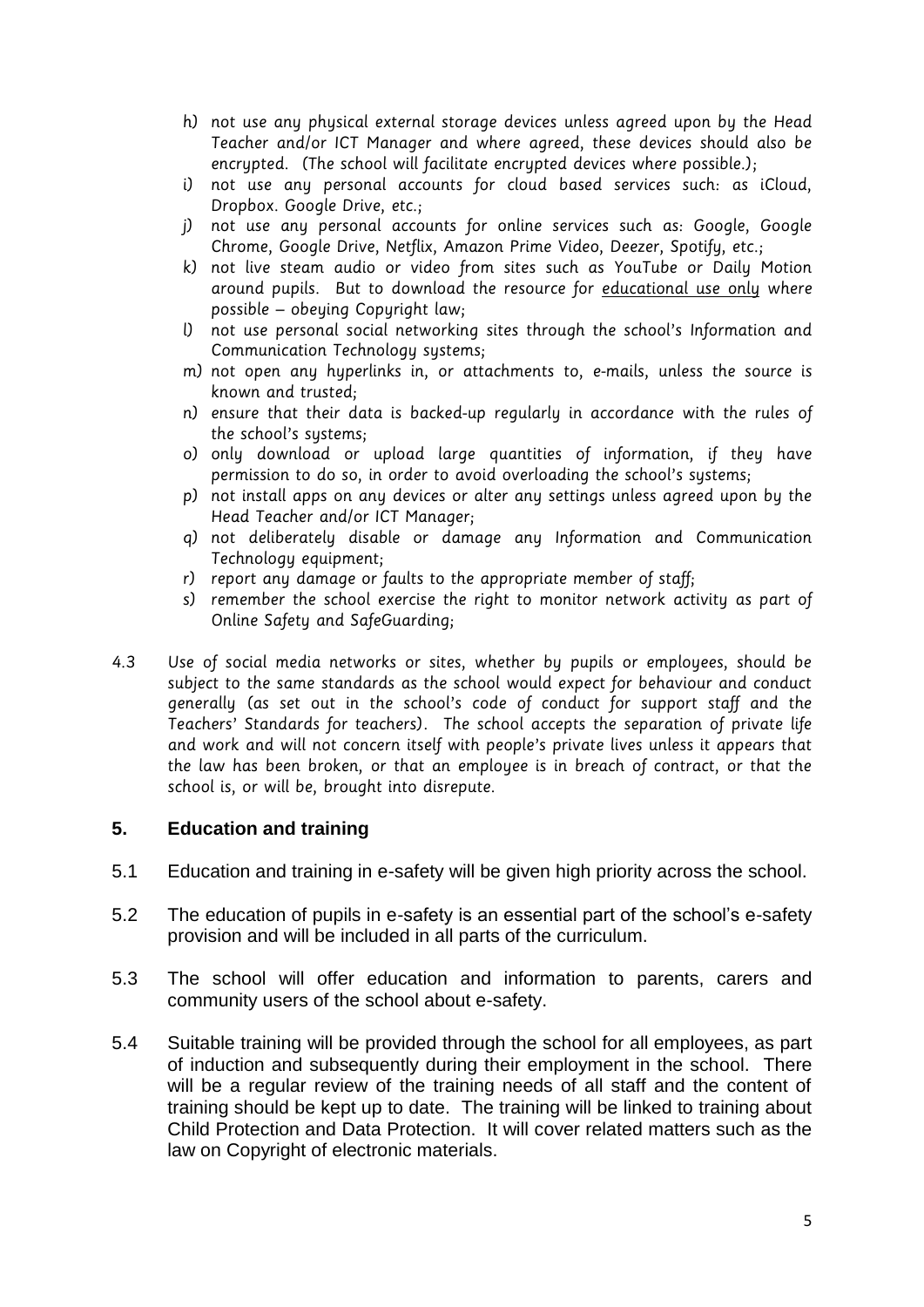5.5 Volunteers and governors who use Information and Communication Technology during their work will be offered the same training as employees.

## **6. Data Protection**

6.1 The school will ensure that its Information and Communication Technology systems are used in compliance with current Data Protection legislation and that all users are made aware of the school's Data Protection Policy, including the requirement for secure storage of information.

### 7. **Technical aspects of e-safety**

- 7.1 The school will seek to ensure that the Information and Communication Technology systems which it uses are as safe and secure as is reasonably possible by taking reputable advice and guidance on the technical requirements for those systems.
- 7.2 The school will undertake regular reviews of the safety and security of its Information and Communication Technology systems.
- 7.3 Particular attention will be paid to secure password protection and encryption for devices located in the school and mobile devices.
- 7.4 The school's systems will also provide for filtering internet access for all users, preventing access to illegal content, and with additional filtering for different groups of users for inappropriate content.
- 7.5 The school will ensure that its Information and Communication Technology systems include standard, automated monitoring for illegal materials, profanity, and unsolicited materials (generally known as 'spam'). It should safeguard children and adults against inappropriate use. It should provide the Head Teacher and Senior Leadership Team with regular reports to indicate whether or not there have been any incidents.
- 7.6 Additional monitoring may take place as part of an investigation following evidence of apparent misuse.

### 8. **Dealing with incidents**

- 8.1 Any suspicions of misuse or inappropriate activity related to child protection should be reported as prescribed in the Safeguarding Board's child protection procedures.
- 8.2 Any suspicions of other illegal activity should be reported to the Head Teacher, who should take advice from appropriate persons (according to the nature of the suspected activity and the individuals apparently involved) and, depending on the advice and the outcome of preliminary investigations, should report alleged criminal activity to the police and may also instigate disciplinary procedures.